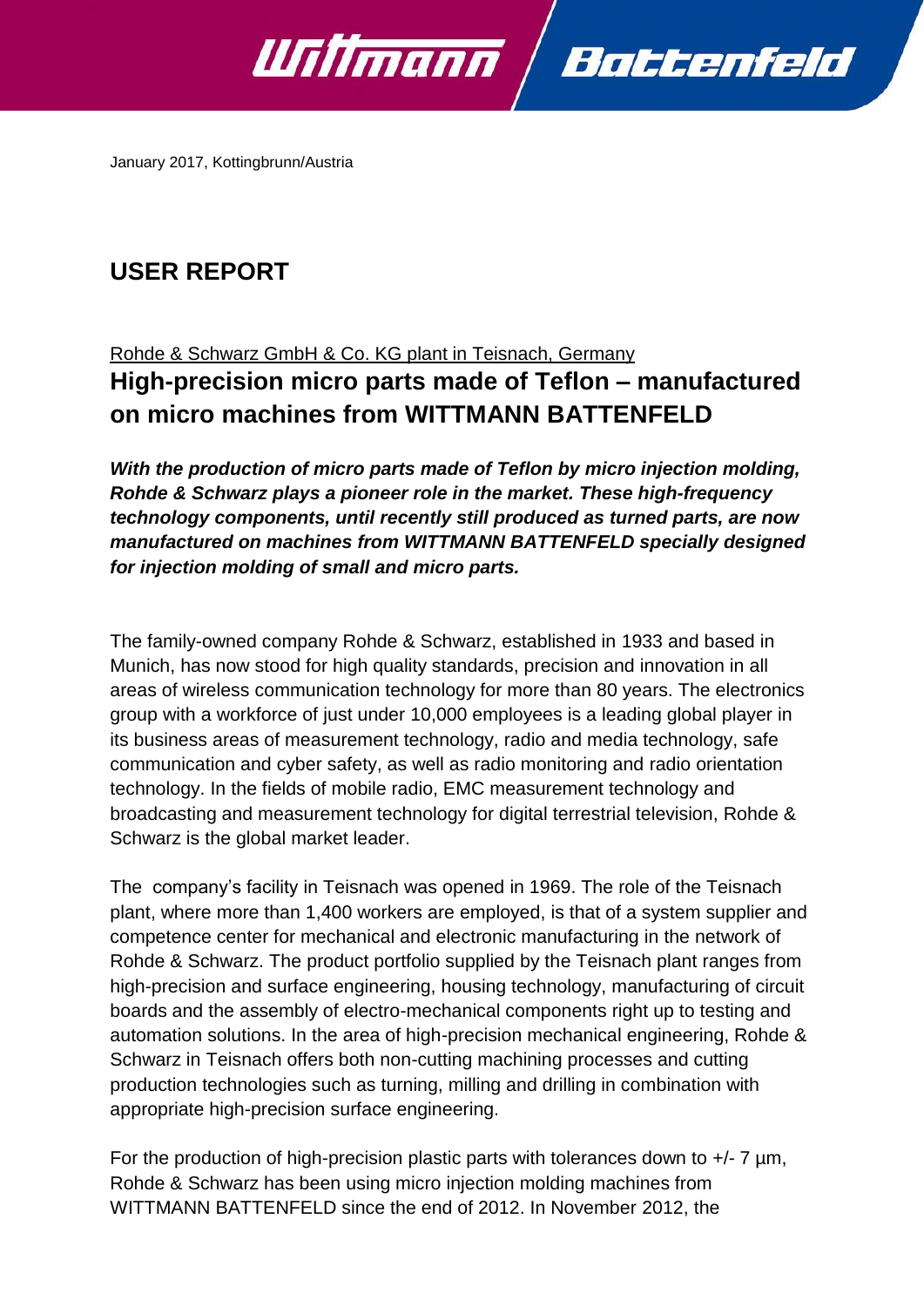

Battenfeld

Willmann

The company's latest product newly developed in the area of high-precision micro injection molding is a Teflon spacer used in high-frequency components. This part, originally manufactured as a turned part, can now be produced by micro injection molding at significantly lower cost than before. The complex preparatory work necessary to achieve the changeover of this originally turned part made of Teflon to production by micro injection molding was due primarily to the specific characteristics of Teflon. Since certain gases and/or fluorine compounds, which are detrimental to health, can be released at high temperatures in hot processing of Teflon, several analyses had to be carried out to ascertain which decomposition products may be formed, in which quantities these are released, and whether they could involve health hazards for the workers. The quantities of decomposition products depend not only on the plastic material processed as such, but also on the additives contained in it and, last but not least, the hot processing method used and the temperatures involved. The micro injection molding machines from WITTMANN BATTENFELD operating at a temperature of about 350° C are completely encased and equipped with an extraction unit.

To identify the gases released, a thermo microbalance combined with an infrared spectrometer was used. An analysis of the changes in mass and outgassing substances was carried out. The changes in mass were measured with the thermo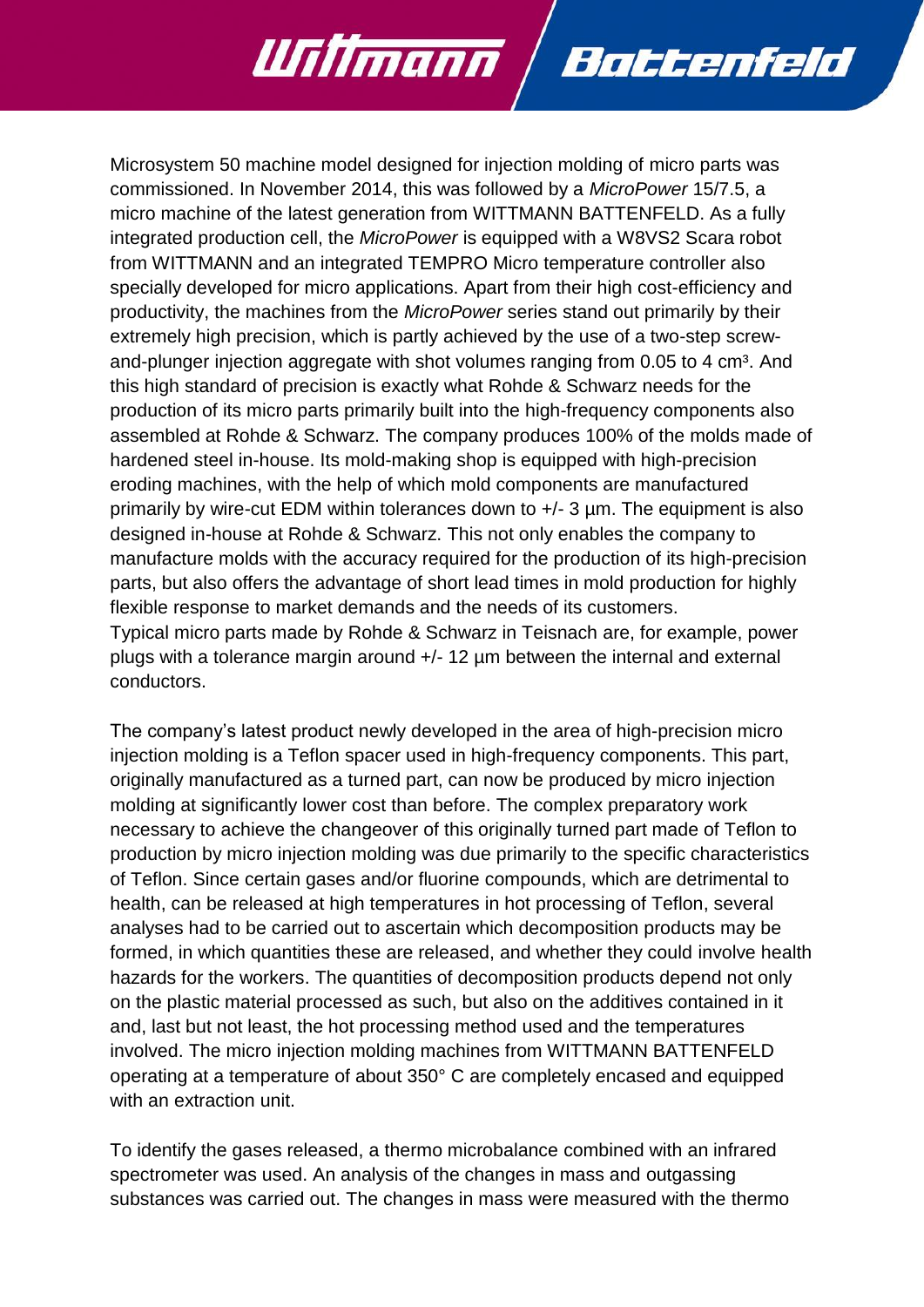balance. Integrated flow controllers ensured precisely regulated flow quantities for two flushing gases and one shielding gas. The gases released from the samples by the thermal analysis were passed directly into the Fourier-Transform infrared spectrometer, which covers a spectral range from 500 cm $^{-1}$  up to 6.000 cm $^{-1}$ . The data were transferred online during the measurements. With this method, Rohde & Schwarz was able to prove beyond doubt that processing of the Teflon used does not involve any health or safety hazard for the workers.

Battenfeld

Willmann

Next, a trial mold was produced to examine how Teflon can be processed on a micro injection molding machine. Following a positive outcome and calculation of the shrinkage behavior, Rohde & Schwarz undertook the construction of a mold for series production, which was manufactured on a high-precision eroding machine in the company's own mold making shop. After sampling and adjustment of the mold and investigation of process capability, the release for series production could be granted.

With the production of micro parts made of Teflon by high-precision micro injection molding, Rohde & Schwarz plays the part of a pioneer in the market. These elements, originally manufactured as turned parts, are produced on two micro machines from WITTMANN BATTENFELD which, due to their specific design, offer a high level of process reliability and precision and are consequently ideally suited for continuous production of parts whose tolerances are in the magnitude of one thousandth. In order to achieve these extremely low tolerance margins, the micro machines stand in an air-conditioned room where both temperature and humidity are kept constant. For the same reasons, the molds and the material are also stored in this room.

Since the parts produced with the micro machines do not have to be deburred, the downstream finishing required for turned parts is dispensed with, which makes for a significantly more cost-efficient production of the elements. Apart from the positive results which Rohde & Schwarz has achieved with the micro machines from WITTMANN BATTENFELD in the production of Teflon parts, the company particularly appreciates the machines'' modest space requirements, which are due to the design of the machines as well as the complete integration of the robots and peripheral appliances specially developed for these machines, and the integrated image processing device. Moreover, the micro machines from WITTMANN BATTENFELD equipped with rotary disks perfectly fit the mold concept of Rohde & Schwarz and are therefore quickly upgradable. Furthermore, Rohde & Schwarz appreciates the possibility of purchasing both machines and peripherals from a single source within the WITTMANN Group. Johann Haimerl, responsible for high-precision technology in the company, puts it in a nutshell: "At WITTMANN BATTENFELD we have just one contact partner for the entire package. That facilitates negotiations enormously."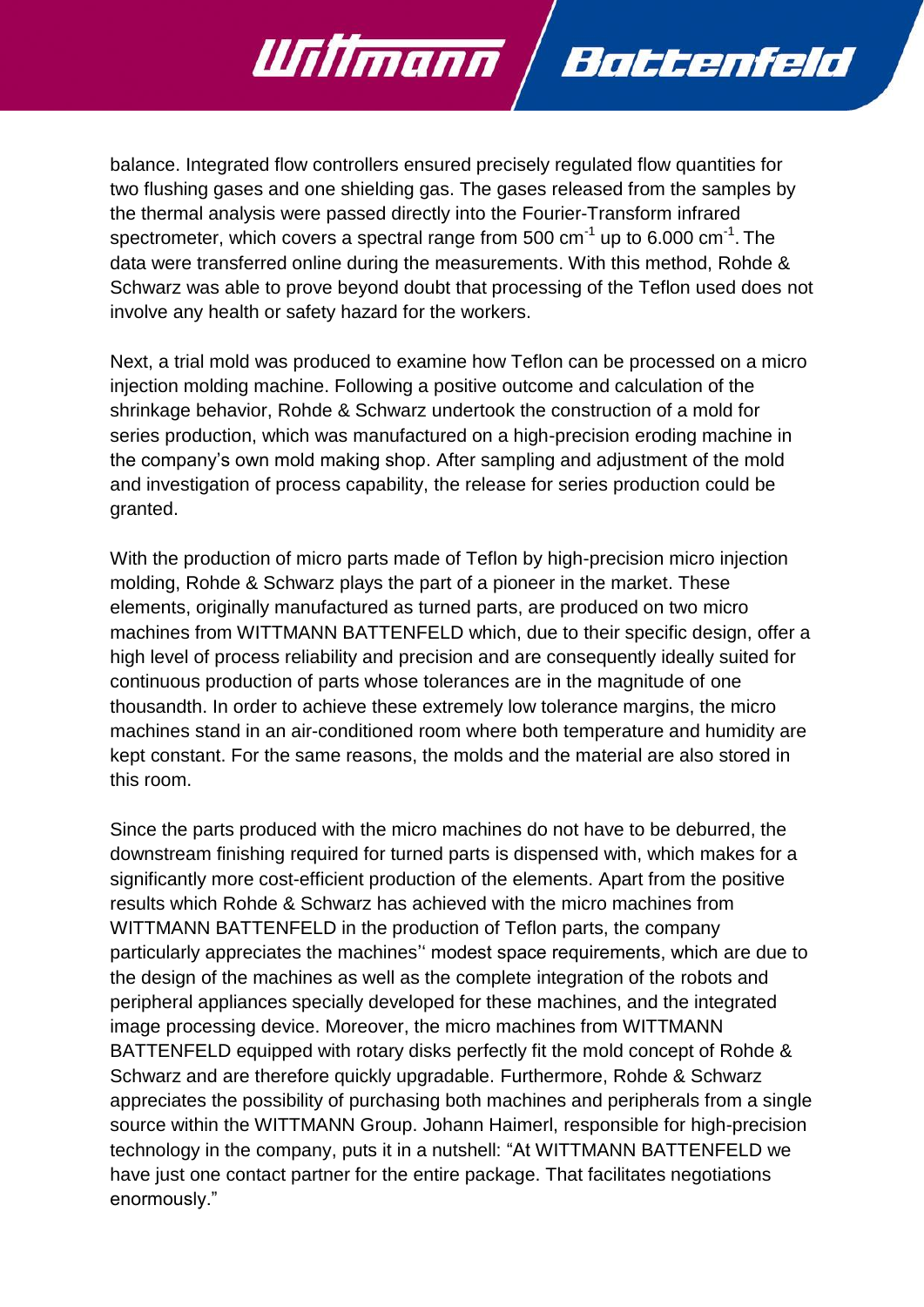

The micro injection molding segment at Rohde & Schwarz has seen rapid growth since its introduction in 2012 and is expected to grow further, since for reasons of precision and cost-effectiveness it is planned to gradually introduce the production of other parts by micro injection molding instead of turning and milling.



**Fig. 1:** High-precision micro injection molding at Rohde & Schwarz in an air-conditioned room



**Fig. 2:** f.l.t.r.: Gottfried Hausladen, Sales WITTMANN BATTENFELD, Johann Haimerl, High-precision Technology at Rohde & Schwarz, Martin Philipp-Pichler, Sales *MicroPower* at WITTMANN BATTENFELD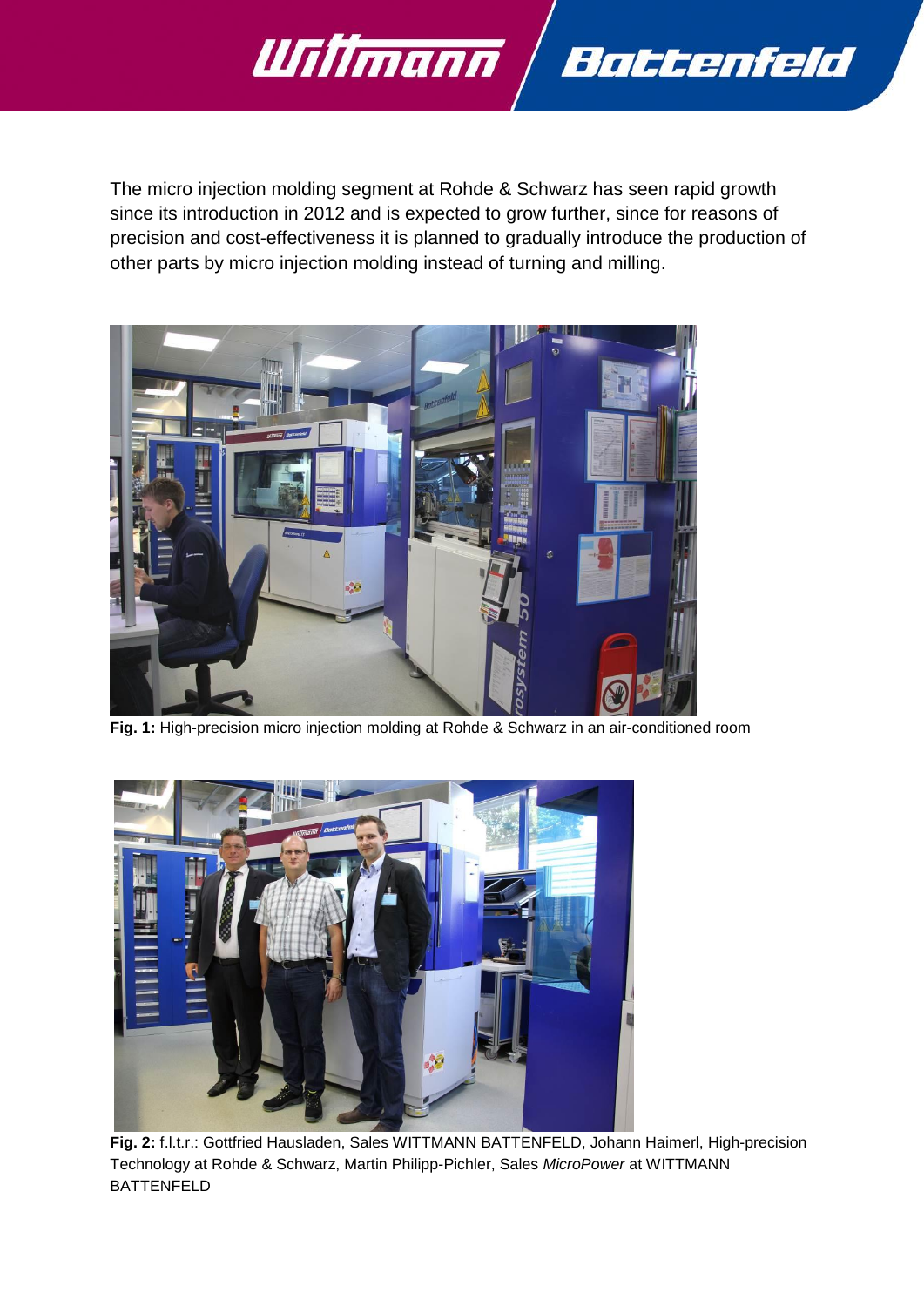



**Fig. 3:** Mold for injection molding micro parts made of Teflon



**Fig.. 4:** Storage of the material in the air-conditioned room next to the machines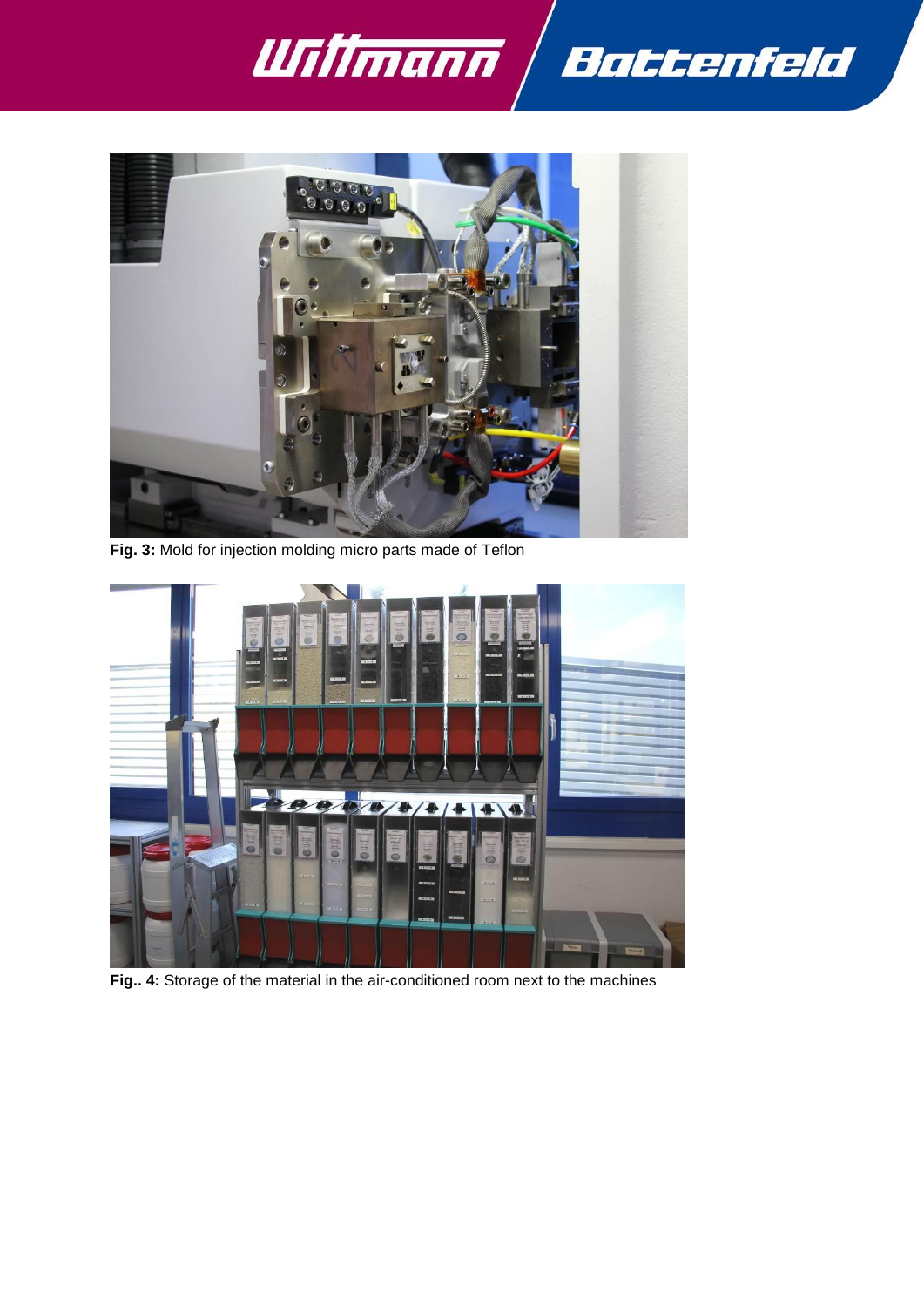



**Fig. 5:** High-precision Teflon parts to be built into high-frequency components

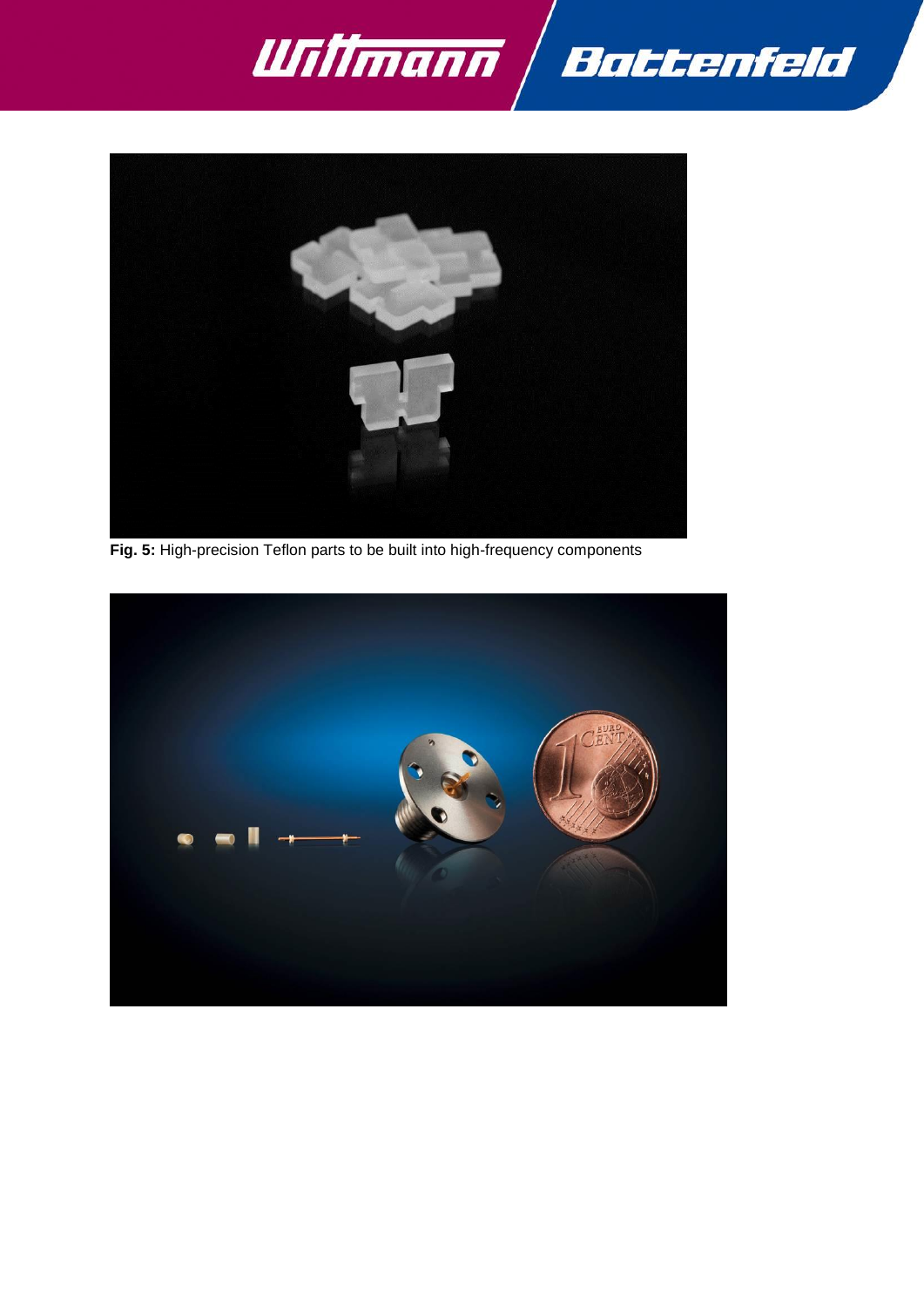



**Figs. 6a + 6b:** Micro parts produced at Rohde & Schwarz (photos: courtesy of Rohde & Schwarz)

#### **The WITTMANN Group**

The WITTMANN Group is a worldwide leader in the manufacturing of injection molding machines, robots and peripheral equipment for the plastics industry. Headquartered in Vienna/Austria, the WITTMANN Group consists of two main divisions, WITTMANN BATTENFELD and WITTMANN, which operate 9 production facilities in 6 countries, including 32 direct subsidiary offices located in all major plastics markets around the world.

WITTMANN BATTENFELD focuses on independent market growth in the manufacturing of state-of-the art injection molding machines and process technology, providing a modern and comprehensive range of machinery in a modular design that meets the actual and future requirements of the plastic injection molding market.

WITTMANN's product range includes robots and automation systems, material handling systems, dryers, gravimetric and volumetric blenders, granulators, mold temperature controllers and chillers. With this comprehensive range of peripheral equipment, WITTMANN can provide plastics processors with solutions that cover all